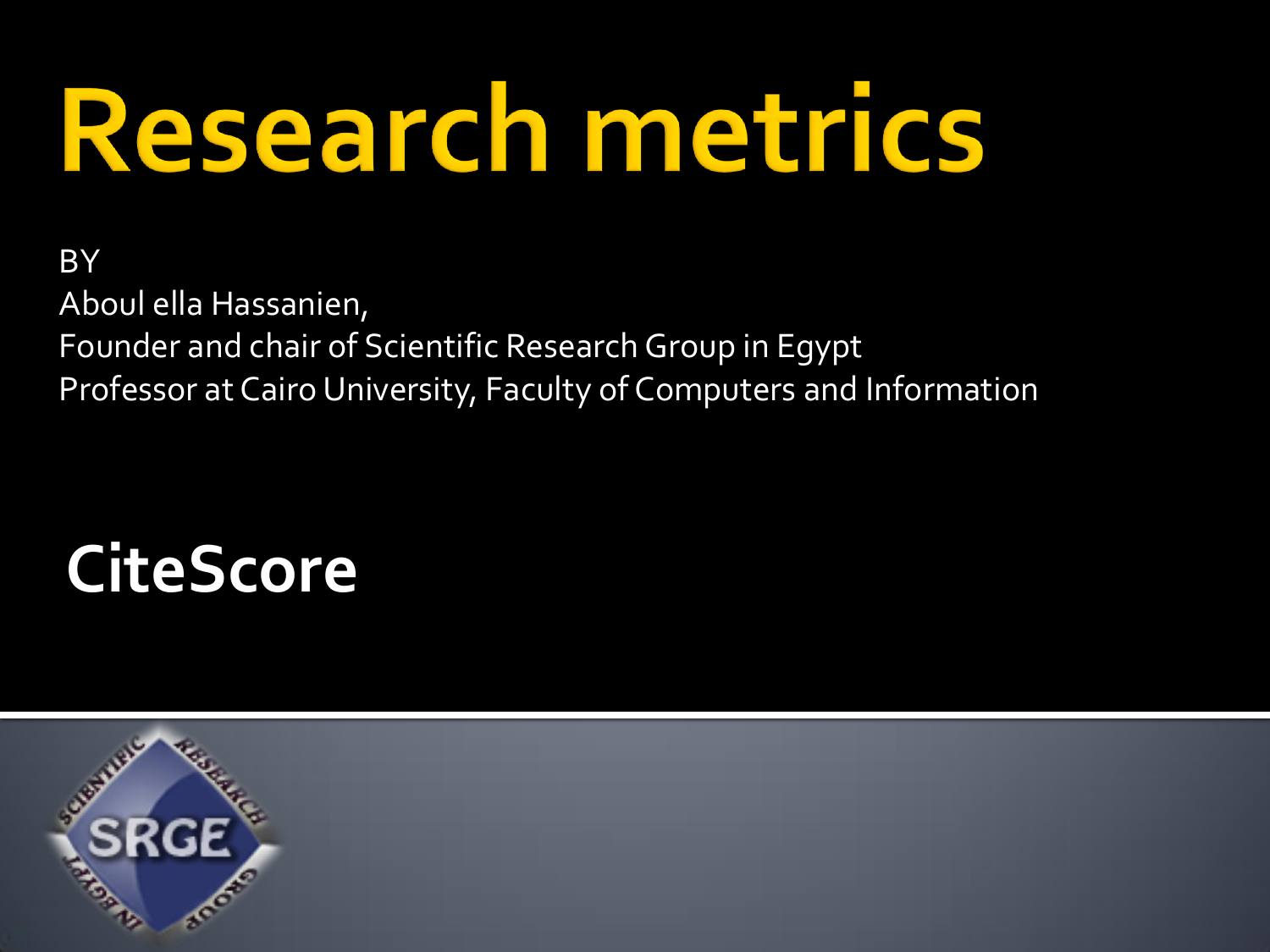

#### CiteScore: A new metric to help you choose the right journal

**Impact factor** is important when it comes to deciding which journal to publish in. But it's impossible to get a true picture of impact using a single metric alone. Elsevier has launched **CiteScore** metrics, a new standard that gives a more comprehensive,

transparent and current view of a journal's impact – one that will help you decide whether to accept your next invitation to review or where to submit your next publication.



**What is the difference between impact factor and CiteScore?**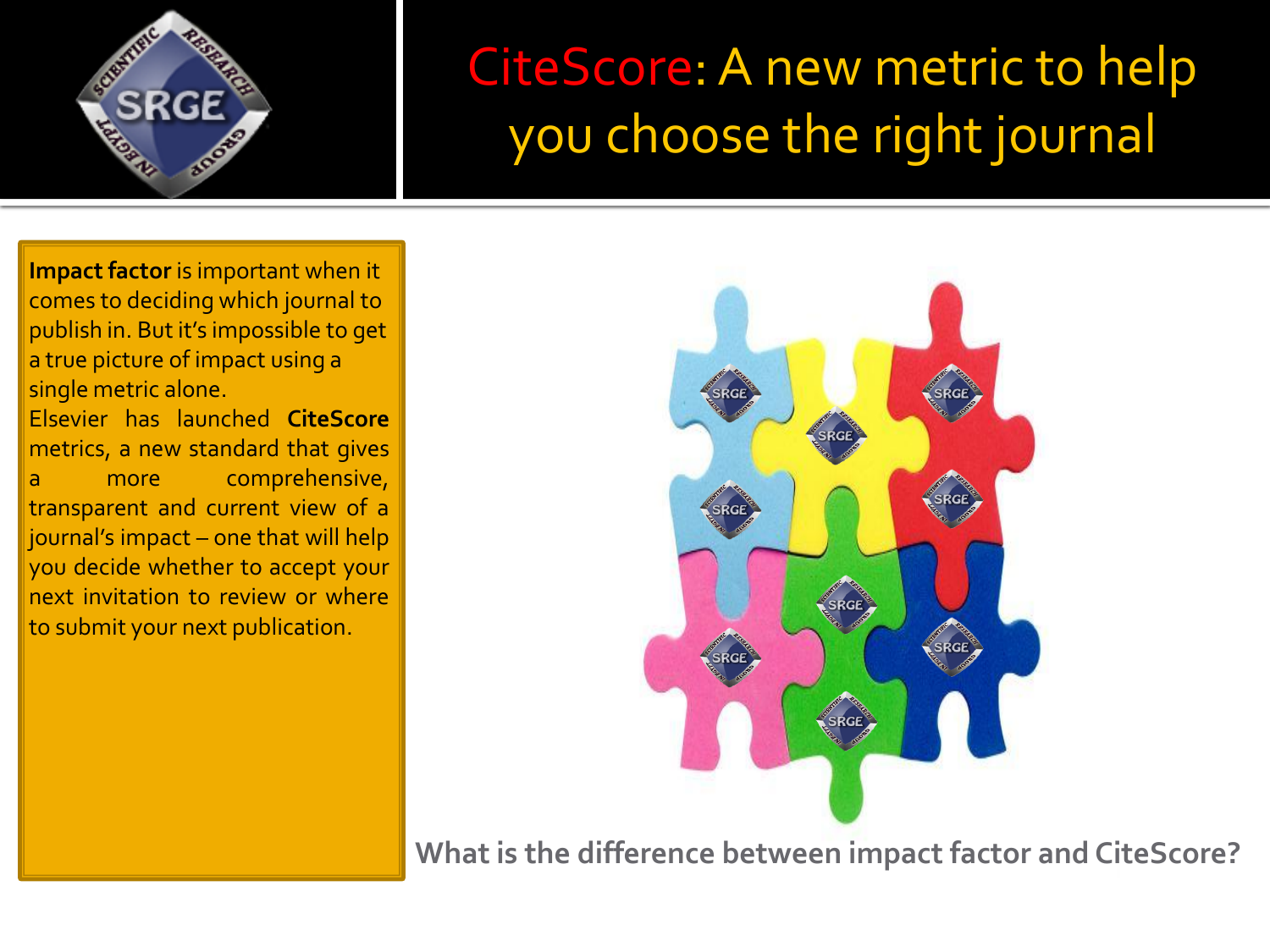

## The calculation of **CiteScore**

The calculation of CiteScore is straightforward with no secret algorithms or hidden details. The freely available Source Details screen on Scopus displays the exact figures used to determine the score.

CiteScore metrics calculate the citations from all documents in year one to all documents published in the prior three years for a title. This offers a more robust and accurate indication of a journal's impact



As an example, to calculate a 2015 value, CiteScore counts the citations received in 2015 to documents published in 2012, 2013 or 2014. This number is divided by the number of documents indexed on Scopus published in 2012, 2013 and 2014.